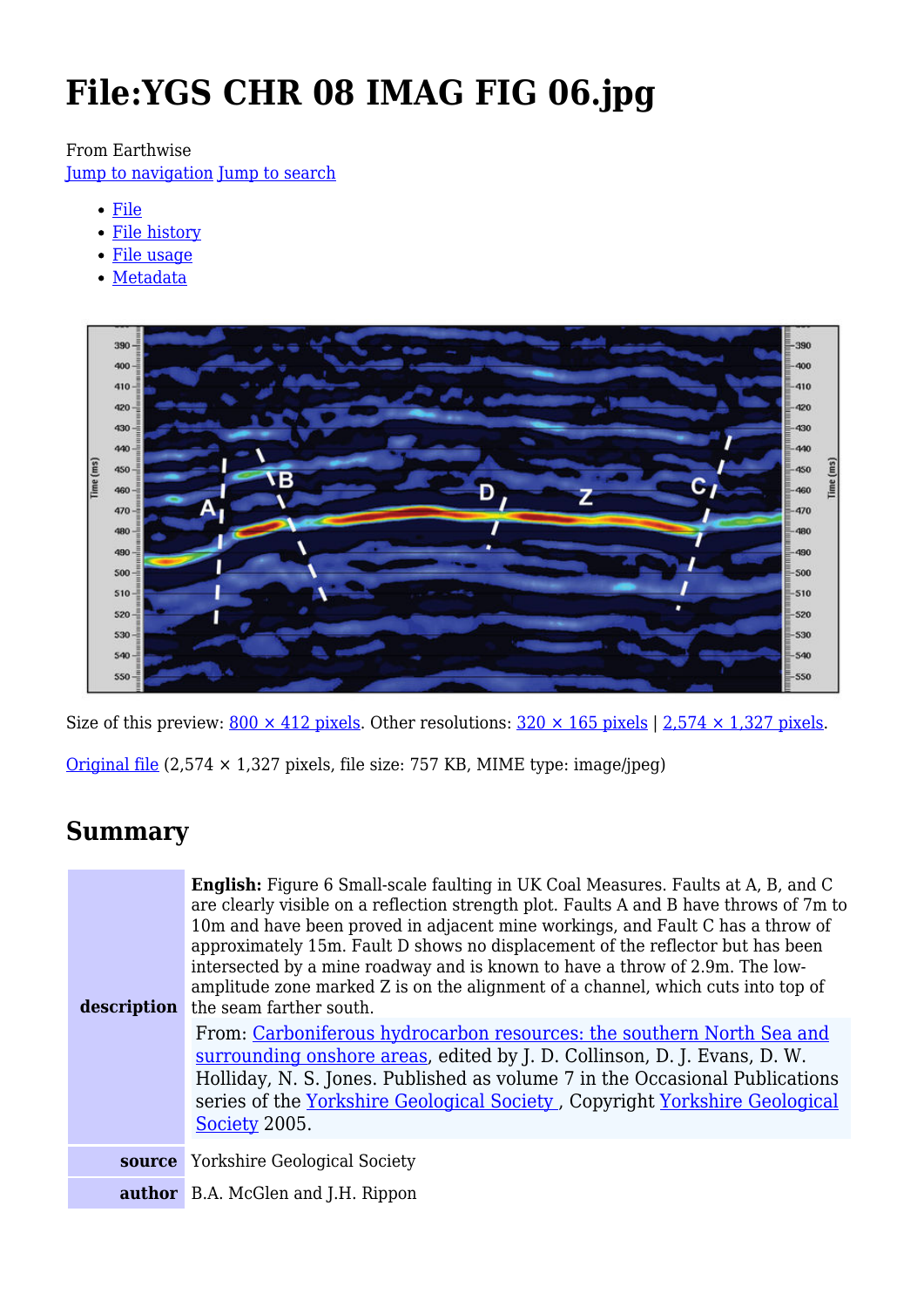# **Licencing**

{{subst:Custom license marker added by UW}}

#### **Copyright for images in Yorkshire Geological Society publications on Earthwise is as follows:**

Images may be reproduced free of charge for any non-commercial use in any format or medium provided it is reproduced accurately and not used in a misleading or derogatory context. Where any images on this site are being republished or copied to others, the source of the material must be identified and the copyright status acknowledged with the relevant attribution.

For all other uses of the images including commercial use please contact the Yorkshire Geological Society

#### **Further copyright information for images from specific books and attribution statements: Yorkshire rocks and landscape**

Images are Copyright Yorkshire Geological Society.

Attribution statement: Image from 'Yorkshire rocks and landscape: a field guide.' Yorkshire Geological Society 2006. [www.yorksgeolsoc.org.uk](http://www.yorksgeolsoc.org.uk)

#### **Northumbrian rocks and landscape**

Images are Copyright Karen Atkinson and Colin Scrutton.

Attribution statement: Image from 'Northumbrian rocks and landscape: a field guide.' Yorkshire Geological Society 2004. [www.yorksgeolsoc.org.uk](http://www.yorksgeolsoc.org.uk)

Carboniferous hydrocarbon resources: the southern North Sea and surrounding onshore areas Images are Copyright Yorkshire Geological Society.

Attribution statement: Image from 'Carboniferous hydrocarbon geology.' Yorkshire Geological Society 2005. [www.yorksgeolsoc.org.uk](http://www.yorksgeolsoc.org.uk)

# **File history**

Click on a date/time to view the file as it appeared at that time.

| Date/Time                     | <b>Thumbnail</b> | <b>Dimensions</b>                | <b>User</b> | Comment           |
|-------------------------------|------------------|----------------------------------|-------------|-------------------|
| current 19:42, 11 August 2019 |                  | $2,574 \times 1,327$<br>(757 KB) |             | with UploadWizard |

You cannot overwrite this file.

# **File usage**

The following page links to this file:

• [Imaging coals with seismic reflection data for improved detection of sandstone bodies](http://earthwise.bgs.ac.uk/index.php/Imaging_coals_with_seismic_reflection_data_for_improved_detection_of_sandstone_bodies)

# **Metadata**

This file contains additional information, probably added from the digital camera or scanner used to create or digitise it.

If the file has been modified from its original state, some details may not fully reflect the modified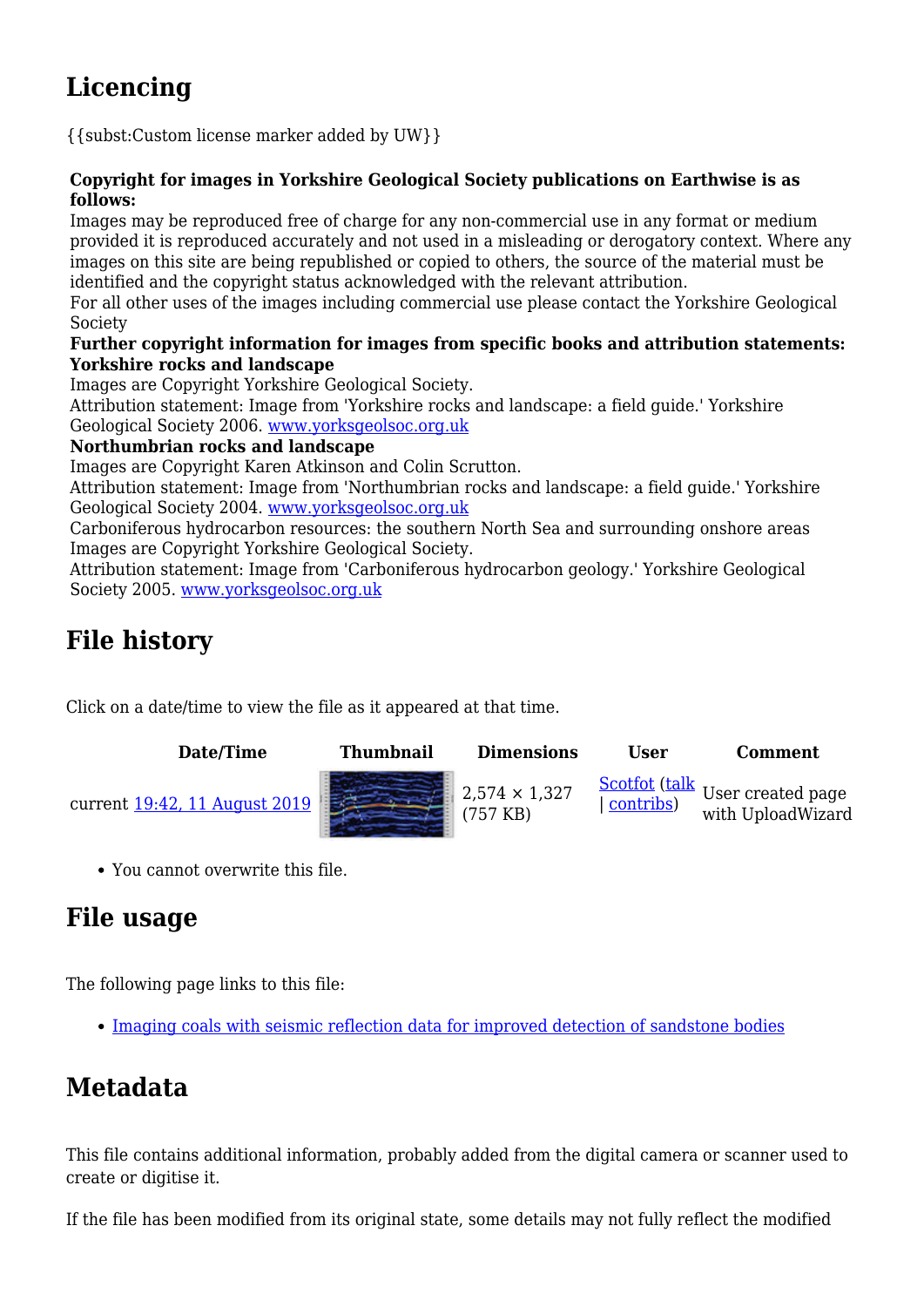file.

**Unique ID of original document** 758904B8FAFCFAC3FBD8231633249E21

**Date and time of digitising** 17:44, 7 August 2019

File change date and time 20:28, 11 August 2019

**Date metadata was last modified** 20:28, 11 August 2019

**IIM version** 65,240

Retrieved from

'[http://earthwise.bgs.ac.uk/index.php?title=File:YGS\\_CHR\\_08\\_IMAG\\_FIG\\_06.jpg&oldid=42027'](http://earthwise.bgs.ac.uk/index.php?title=File:YGS_CHR_08_IMAG_FIG_06.jpg&oldid=42027) [Categories:](http://earthwise.bgs.ac.uk/index.php/Special:Categories)

- [License tags](http://earthwise.bgs.ac.uk/index.php/Category:License_tags)
- [Uploaded with UploadWizard](http://earthwise.bgs.ac.uk/index.php/Category:Uploaded_with_UploadWizard)

# **Navigation menu**

### **Personal tools**

- Not logged in
- [Talk](http://earthwise.bgs.ac.uk/index.php/Special:MyTalk)
- [Contributions](http://earthwise.bgs.ac.uk/index.php/Special:MyContributions)
- [Log in](http://earthwise.bgs.ac.uk/index.php?title=Special:UserLogin&returnto=File%3AYGS+CHR+08+IMAG+FIG+06.jpg&returntoquery=action%3Dmpdf)
- [Request account](http://earthwise.bgs.ac.uk/index.php/Special:RequestAccount)

### **Namespaces**

- [File](http://earthwise.bgs.ac.uk/index.php/File:YGS_CHR_08_IMAG_FIG_06.jpg)
- [Discussion](http://earthwise.bgs.ac.uk/index.php?title=File_talk:YGS_CHR_08_IMAG_FIG_06.jpg&action=edit&redlink=1)

 $\Box$ 

# **Variants**

#### **Views**

- [Read](http://earthwise.bgs.ac.uk/index.php/File:YGS_CHR_08_IMAG_FIG_06.jpg)
- [Edit](http://earthwise.bgs.ac.uk/index.php?title=File:YGS_CHR_08_IMAG_FIG_06.jpg&action=edit)
- [View history](http://earthwise.bgs.ac.uk/index.php?title=File:YGS_CHR_08_IMAG_FIG_06.jpg&action=history)
- [PDF Export](http://earthwise.bgs.ac.uk/index.php?title=File:YGS_CHR_08_IMAG_FIG_06.jpg&action=mpdf)

 $\Box$ 

### **More**

## **Search**

Search | Go